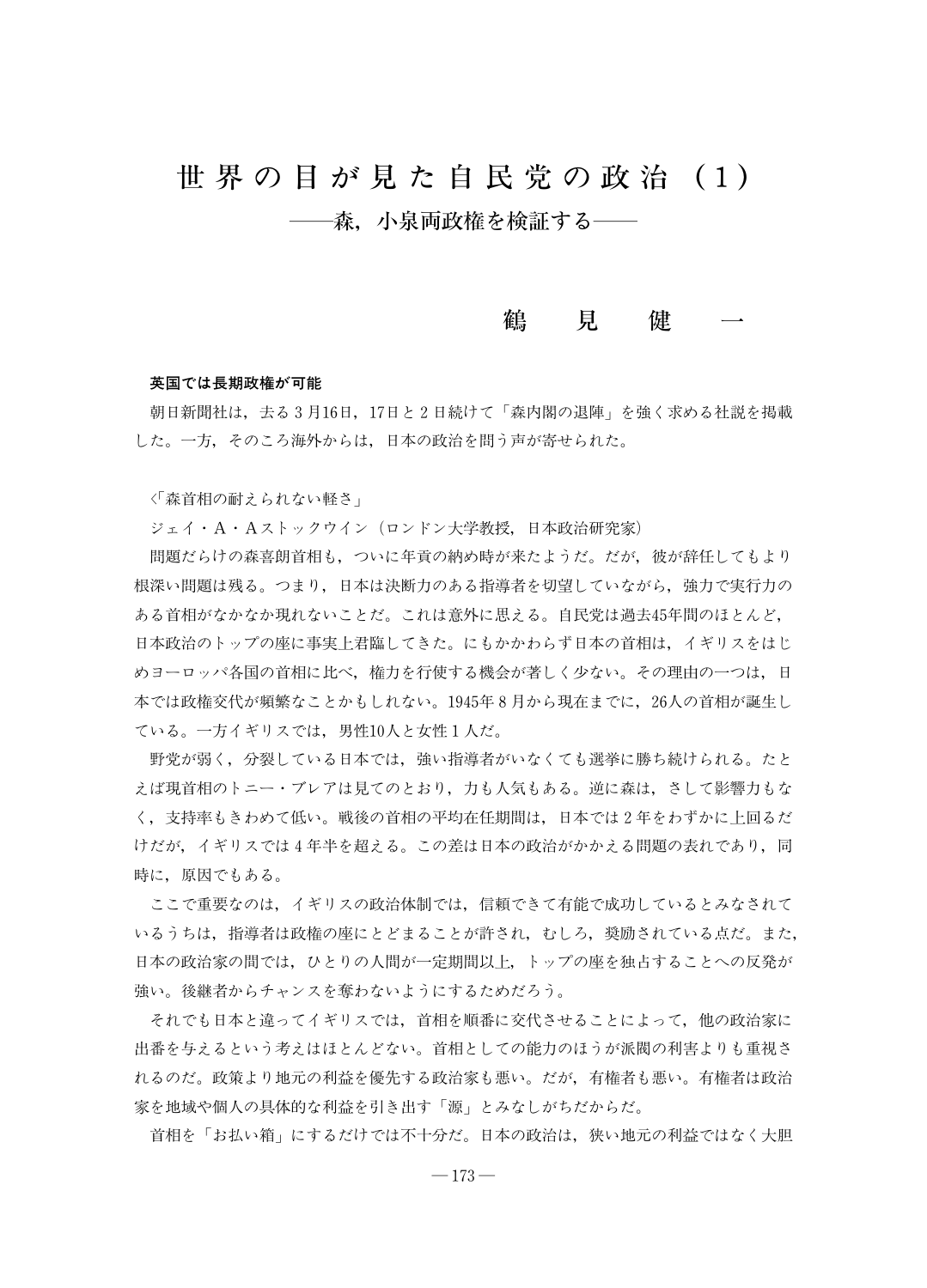で効果的な国内政策の策定に焦点を戻す必要がある。(ニューズウィーク,日本語版,3月21日 号)>

上記の主張,提言の中でも特記され,注目すべきは、まず、「政治には第一に重要なことは, "信頼,有能"そして"政策の実行"が不可欠」ということである。

さて,自民党,森政権の歩み,その実態は如何なものであっただろうか。3月23日のロイタ ー電は自民党への支持率を次のように報じている。

씗Support for Japan's ruling party eroding

TOKYO, March 23 (Reuters)  $-$  Japan's ruling political party got some bad news on Friday from an opinion poll showing voter support has fallen to levels that have proven disastrous for the party in past elections.

The survey, conducted by the daily Asahi newspaper earlier this week, found that voter support for the LDP had slipped to 22 percent from 24 percent last month  $-$  its lowest level since July 1998, when the party suffered catastrophic losses in an Upper House poll.

Even more worrying for the party, half of the 2,000 respondents said they do not feel it is acceptable for the LDP to remain in power.>

The Straight Times (Singapore)紙は、1ケタ代にまで落ちた森首相についてクイズ形式 で問い,続いて過去これまでの政権交替には,皮肉るかのように書いている。

씗Shake off your slumber,Japan

Here is a question for a quiz show: Which country has a prime minister with a single-digit approval rating, who has lost his party's support and barely survived a parliamentary no-confidence motion, but insists on clinging on?

Unfortunately, the correct answer is Japan, the world's second largest economy. It has had more prime ministers in the past 10 years than Elizabeth Taylor has had husbands, and each has been more uninspiring than the previous one. (The Straight Times, Singapore, Mar.  $9$ 

「世界史上,森氏は最も人気のない首相」とまで言い切っているのは、ディリー・テレグラフ (イギリス)。落ちも落ちたり枯尾花である。それにしても何がこの不人気をもたらしたのだろ うか。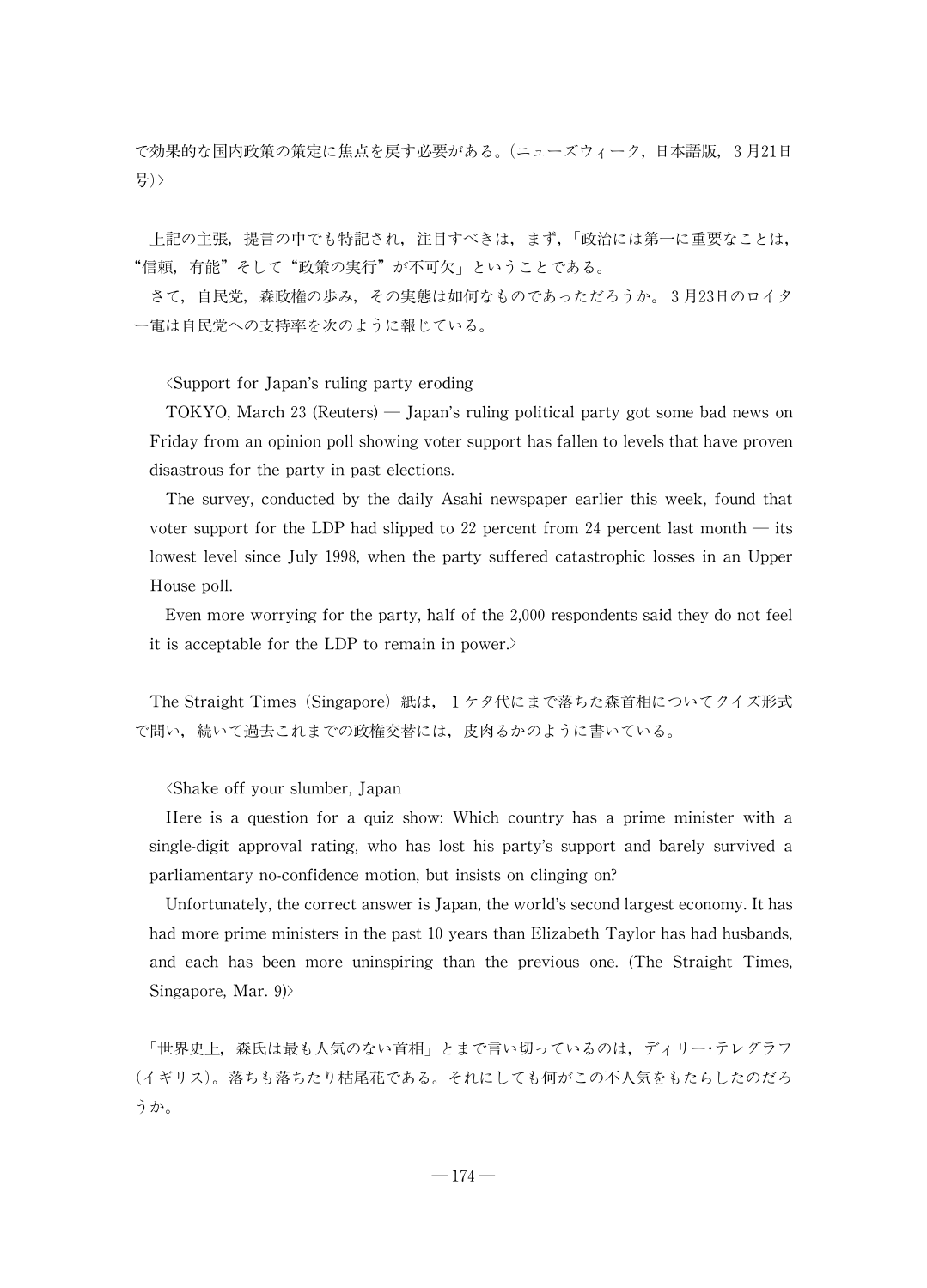# 日米会談をめぐる日本の経済外交

まず初めにわが国の外交を経済面から見てみよう。やはり,それは,3月期にしぼれば森退 陣直前の厳しい日米経済問題が特にクローズアップされてこよう。

両国の経済動向は二国相互間のみならず,世界のそれに多大の影響を及ぼすことは言うまで もないことだが,その米国が今この時,空前の好景気から減速降下状態に入った。そこでブッ シュ新政権は,いかに再度また立ち直り,ソフトランディングさせたらよいかと頭を痛め,や っきになっている。そんな折も折,3月19日予定の日米首脳会談開催の直前,14日に両国の株 価が同時急落,そのため双方に,より一層の景気後退への懸念と緊張が高まっていった。パウ エル米国務長官は「それによるアジア経済への経済情勢に懸念している」との見方が強まり, 日本側の現在の体制に強い不満を増幅させた。このような情況の中で開かれた日米会談だけに 米国側は,重要事項の目玉,景気の足かせとなっている不良債権の処理をはじめとする構造改 革,規制緩和,金融システムなどの諸問題についてこれまでにない強硬な態度で踏み込んでの ぞんだ模様である。日本側はこれに応えて、「半年以内に不良債権処理にメドを–––」と約束し たが,米国に強く求められなければ気がつかない,動かない,政治には何をか言わんやである。

日産の社長に就任したカルロス・ゴーン氏は会社の経営状態を見て、ある記者にこう語った という。씔日本人は自分の家が火事で燃えているというのに,みんなだまっているだけで何もし ないとは本当に驚いた」。

씗Japan's Debt Problems Mounting

By Stephanie Strom, NYT News service

Bankruptcies are mounting while corporate earnings, exports and asset values are falling, all of which constrains the ability of Japanese companies to repay their debts.

Japanese banks have lent  $\frac{1}{2}$   $\frac{1}{2}$   $\frac{1}{2}$   $\frac{1}{2}$   $\frac{1}{2}$   $\frac{1}{2}$   $\frac{1}{2}$   $\frac{1}{2}$   $\frac{1}{2}$   $\frac{1}{2}$   $\frac{1}{2}$   $\frac{1}{2}$   $\frac{1}{2}$   $\frac{1}{2}$   $\frac{1}{2}$   $\frac{1}{2}$   $\frac{1}{2}$   $\frac{1}{2}$   $\frac{1}{2}$   $\frac{1}{$ Japanese companies, figures from the Bank of Japan show. They also have lent ¥8.4 trillion to local governments, most of which are effectively bankrupt. (Asahi Weekly, April 15)>

Japan's Dilemma(規制緩和)

日本はその門戸をもっと一層広く世界に解放し,自由貿易を推進するべき,つまり規制緩和 し経済再建のための構造改革を断行すべきか,否か。今,自民党はそのはざまに悩んでいる。 何故か。

日本は大企業に比べて,中小企業の数は圧倒的に多く,そこで働く労働人口は大小全体の78 %を占めている。そんな中で世界の風潮にならい規制緩和を進めれば中小企業の倒産は激増し, 戦後最悪の失業率4.9%をはるかに超えてしまうことは確かと予想されている。しかも,これま で自民党を支えてきた,その大きな票田を失い,果てには政権基盤をゆるがす恐れが十分にあ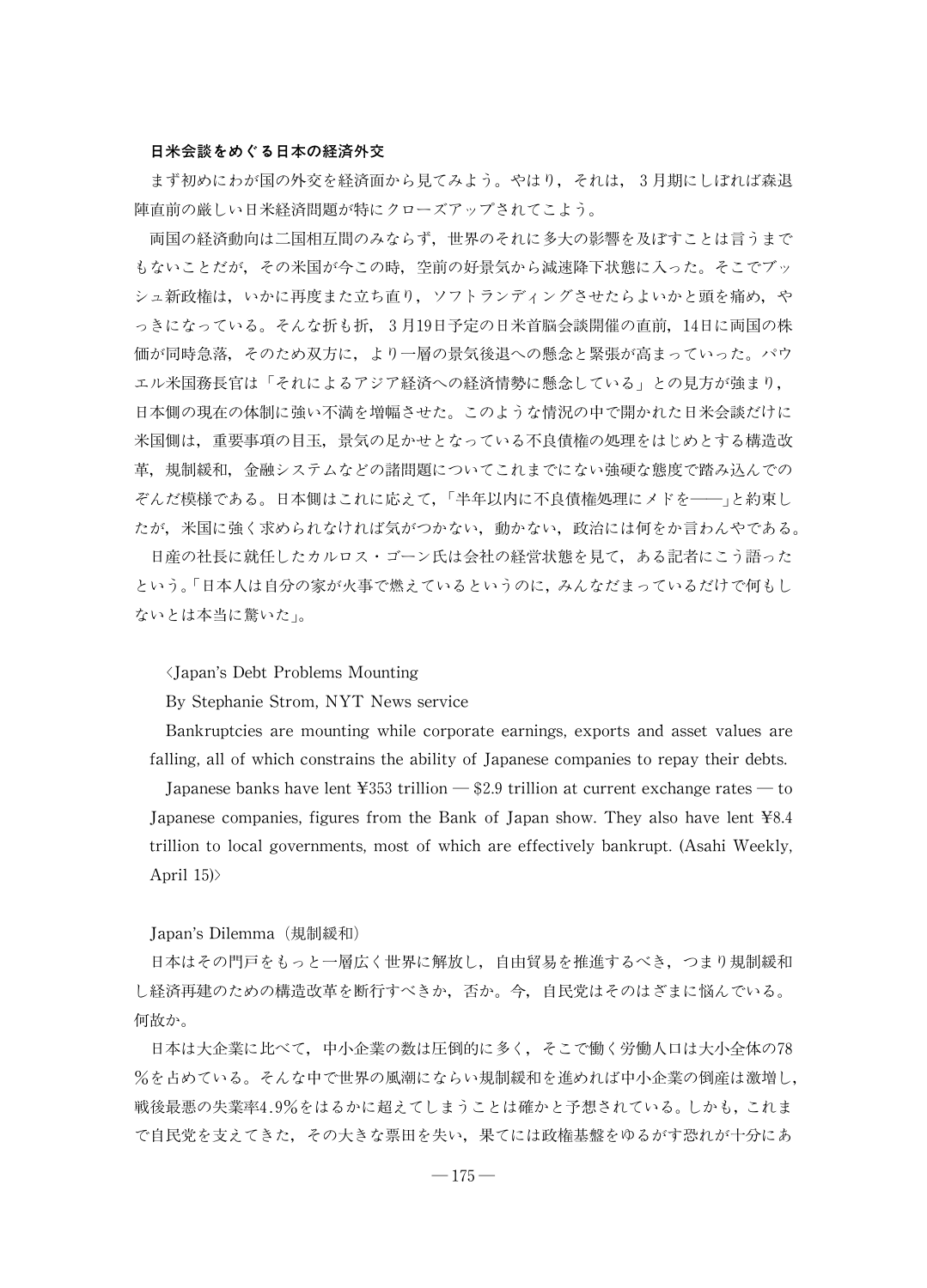るということだ。

씗しかし,日本政府はこれまでのように,ただ,銀行や企業を下ざさえし,手厚い保護を続 けるならば,いつになっても企業競争力はつかない。今こそ日本の経済再建には抜本的な構造 改革が強く望まれる。(Asiaweek, Mar. 16)>

ウォールストリート・ジャーナル紙は、この日米会談について13日の社説で、「もはや、自民 党には経済を回復させるアイディアがないので米国のアドバイスを日本側に伝えられるこの会 談は重要씕と強調し,日本の問題解決能力の欠如に深い失望感を示した。また,日本通の米議 会関係者も,「非効率な業界を代表している自民党にはもう期待出来ないのでは–––」と不安の 声も上がった。(朝日新聞) それでもなお、FRBやブッシュ政権がこの先どう出てくるか,ま た、米市場の目は、日本の「打つ手」にも切れることなく注がれた。

加えて,停滞する日本経済に関する分析記事が7日付のワシントン・ポスト紙に,また12日 付のニューヨーク・タイムズ紙の第一面にも取り上げられた。ロイター通信からはこんな記事 も入っている。

씗U.S. President George W. Bush has made clear he wants to cement Japan as Washington's closest Asian ally, but if Tokyo's regional clout continues to wane his administration might begin to focus more on China, just as the Clinton White House did. (Reuters, Mar. 23) $>$ 

# 日本の不況がもたらすアジアへの影響については

씗Lame-duck Japan risks losing Asia influence

By Stuart Grudgings

Tokyo, March 23 (Reuters)  $-$  As Japan waddles on with a lame-duck prime minister and an even lamer economy, one of the biggest casualties may turn out to be the nation's alreadywaning influence in Asia.

Although Japan's status as Asia's economic superstar has been tarnished over the past decade, analysts and policy experts say the latest malaise is another blow to Tokyo's long-held ambition of exercising stronger leadership in the region.

"Everybody's watching Japan with some degree of alarm,"said Professor Wang Gungwu, director of the East Asian Institute at the National University of Singapore.

"In many ways, Japan was the model for everyone in the region. At the moment, everyone is just baffled."

That bafflement stems from a power vacuum in Tokyo that has left Japan effectively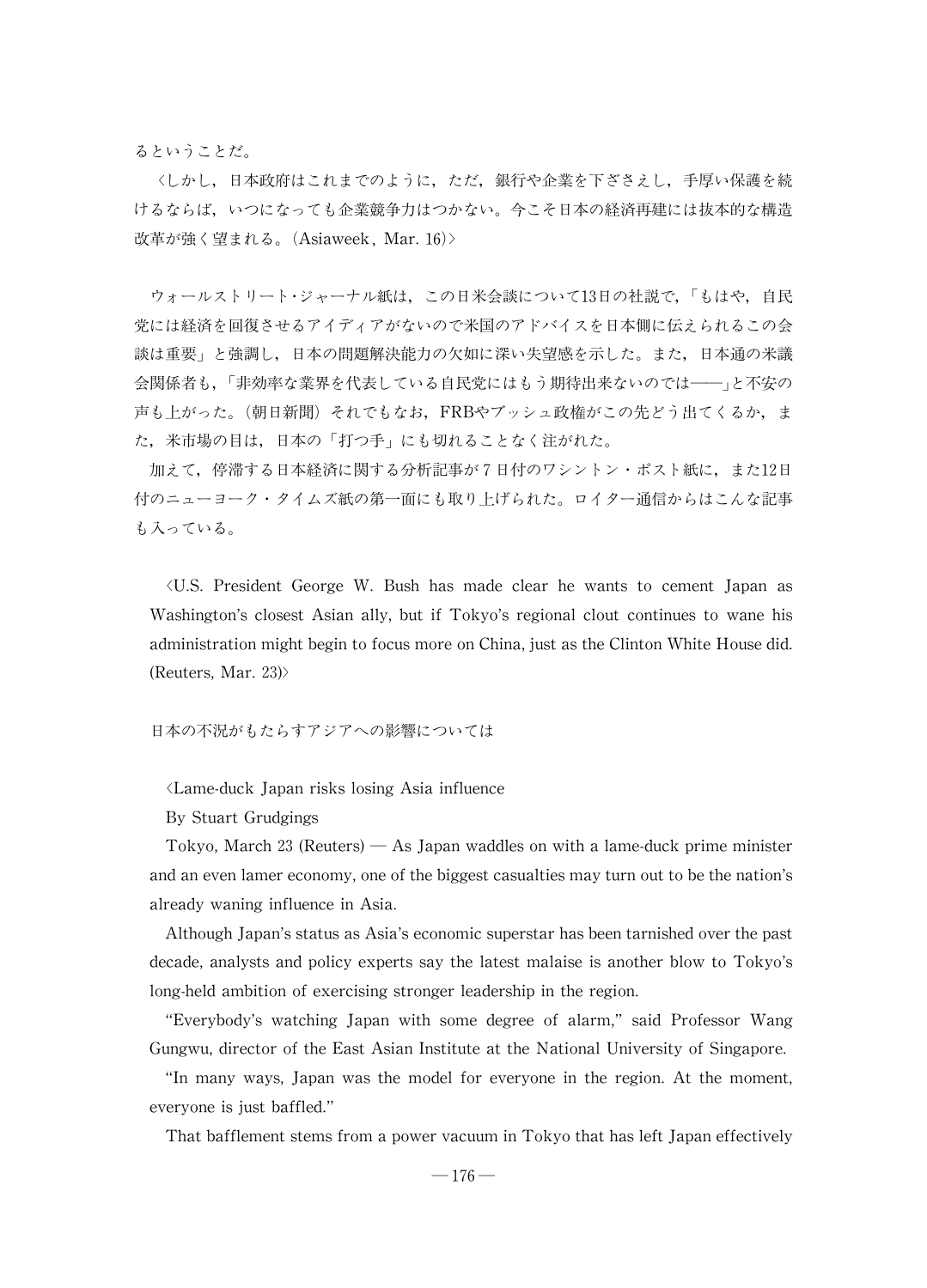leaderless just as the economy threatens to slide back into recession, and the banking system into crisis.>

## 密室政治が生んだ森政権

ところで,森首相はそもそも故小渕元首相の死後をうけて,急遽自民党五人の実力者による 「料亭密室政治」により誕生したのだが、その一連の過程に世論からは政権選出の正当性をめぐ り,民主主義のルール違反として厳しい怒りや批判を浴せられた。

씗FiveseniorpoliticansofObuchi'svenerableLiberalDemocraticPartymet behind the ornate screens in Tokyo's Akasaka Prince Hotel to decide which of them would get the top job. The Gang of Five, as they are known, hurriedly picked Mori without consulting the rest of the party, much less the nation. (Time, Mar. 5) $>$ 

ちなみに現担当政権をさしおき、一部の実力者による、影で糸ひき、強い影響力を及ぼすこ の「料亭密室政治」は自民党独特の体質として、過去しばしば用いられてきたが、この手法は 政治の私物化と混乱,担当政権の無力化につながり、悪癖として政治の遂行に最も好ましから ざる権力の二重構造を生み出してきた。

Indeed, public mistrust of current coalition politics runs so deep that it appears almost irreparable under the present political circumstances. That mistrust stems largely from the shady succession game through which Mr. Mori took over from an ailing Prime Minister Keizo Obuchi in early April. The undemocratic procedure, which was never fully explained to the public, implanted deep doubts in the people's mind over the legitimacy of Mr. Mori's prime ministership. (The Japan Times, Nov. 21) $>$ 

### 財政政策の失敗による赤字増大

景気対策については、バブルがはじけてこの10余年間、未曾有の不況続きに対し、政府は改 革を後回しにして,巨額の財政赤字を膨らますのみの過ちを繰り返し重ねてきた。もはや国は 倒産寸前,墜落状態の中にあるのである。

 $\langle$ The public has been increasingly dissatisfied over the ruling coalition's handling of the economy, which remains sluggish despite the tens of trillions of yen that have been spent over the years in the name of "sustainable recovery."Despite this sentiment, the Mori administration remains dedicated to a policy of massive deficit spending, putting budget reform on the back burner. There is indeed a sense of crisis that the nation will go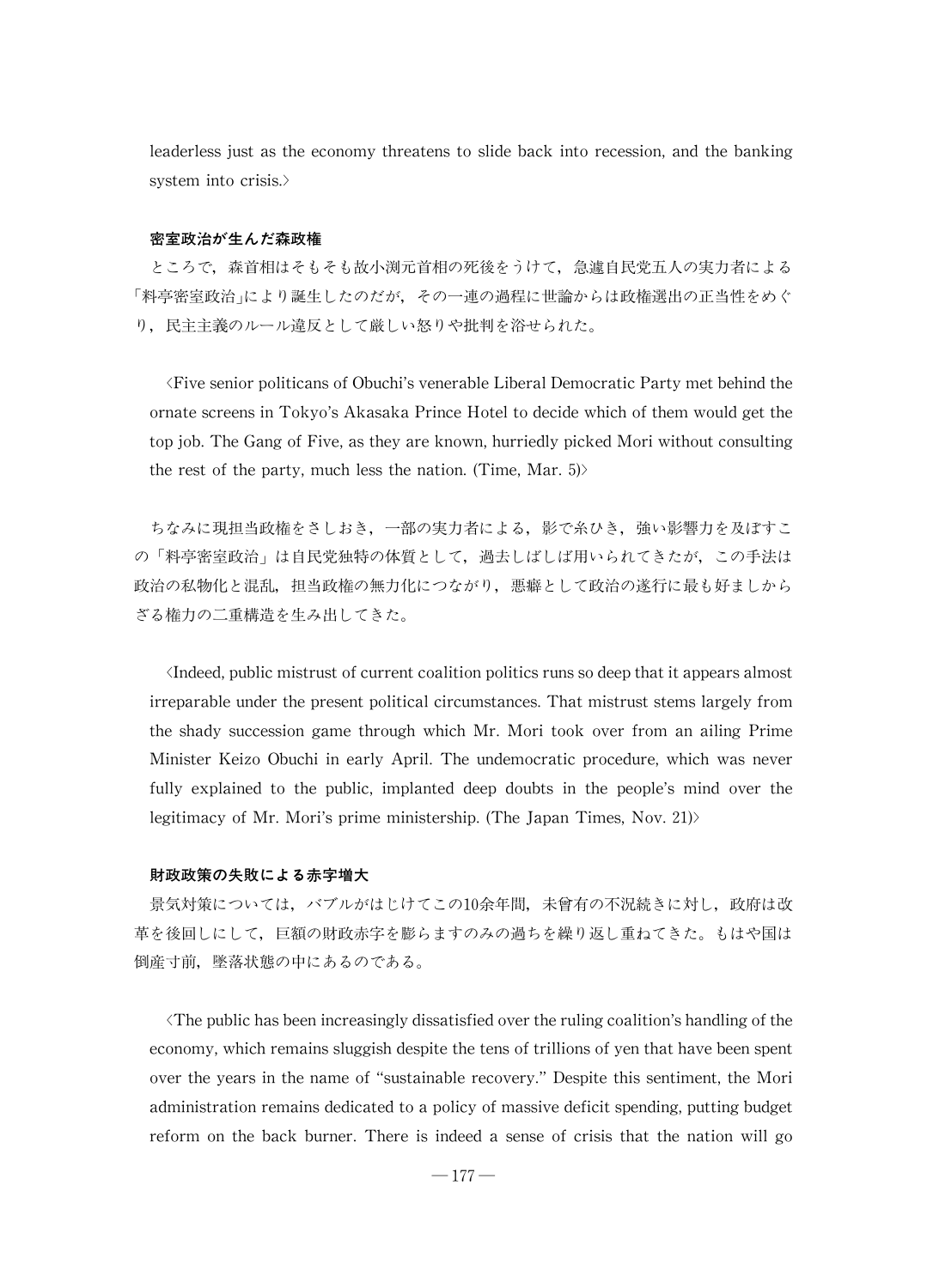bankrupt unless something is done to stem the ballooning debt burden. (The Japan Times,  $Nov.21$ )

 $\forall$ This out-of-control spending spree threatens to bury Japan in debt. The major player, a quasi-government company called the Japan Highway Public Corp. (JHPC), hopes to build and manage an additional 11,000 kilometers of expressway by 2021, collecting tolls until its debts are paid in midcentury.At that time, the company promises to drop the tolls.A review by his auditors sketched a worst-case scenario under which the JHPC's debts triple by midcentury to \$570 billion. (Newsweek, Nov.12)>

씗その額,累計赤字が現在,26兆円,20年後にはなんと34兆を楽に越えるだろうという。そ の名は「日本道路公団」。特殊法人77のうち最大の規模を持つ。採算を度外視して、莫大な資金 を投入して,利用者のいない道路を作り,長年にわたり大借金を生み続けている。そのツケの 穴埋めだけで,国民の貴重な税金が実に毎年2兆円ずつ失われているのだ。チェック機能,機 関もなく無駄使いの野放し。実態不明のため国会で批判されることもない。全くの赤字たれな がし状態なのである。(週刊文春5月19日号)>

ところが,この話はまだ続く。国民の目の届かないところで自民党,特殊法人,そしてゼネ コンとの例の黒い癒着関係が成り立っていると聞く。つまり,自民党は公共事業と称して,資 金をバラマキ投入し、その上赤字の穴埋めもしているが、その見返りにしっかりと裏面で「票 と金」をものにしているのである。これは、「国民の肉をゼネコンに切らして血をすする」よう なものである。

「金,票,企業と自民党」のもたれ合いの関係について、その構図をしっかり描いた、こんな 記事ものっていた。

The construction industry employs  $10\%$  of Japan's workforce, twice the proportion in the U.S. And even though the construction market has shrunk since the peack of the speculative "Bubble Economy" of the late 1980s, the number of construction workers has gone up, to around 6.5 million recently compared with 5.9 million in 1990.

Why? Since the bubble burst, Tokyo's primary weapon to spur the economy has been round after round of public works spending. "After the bubble, Japan should have been scaling down this sector, but because of the stimulus packages, this sector kept growing," says political analyst Okazaki Shigenori of UBS Warburg Securities in Tokyo."These people had to be kept employed, so they kept pouring money into public works."

They have to be kept employed for two reasons. One, there are a lot of them, and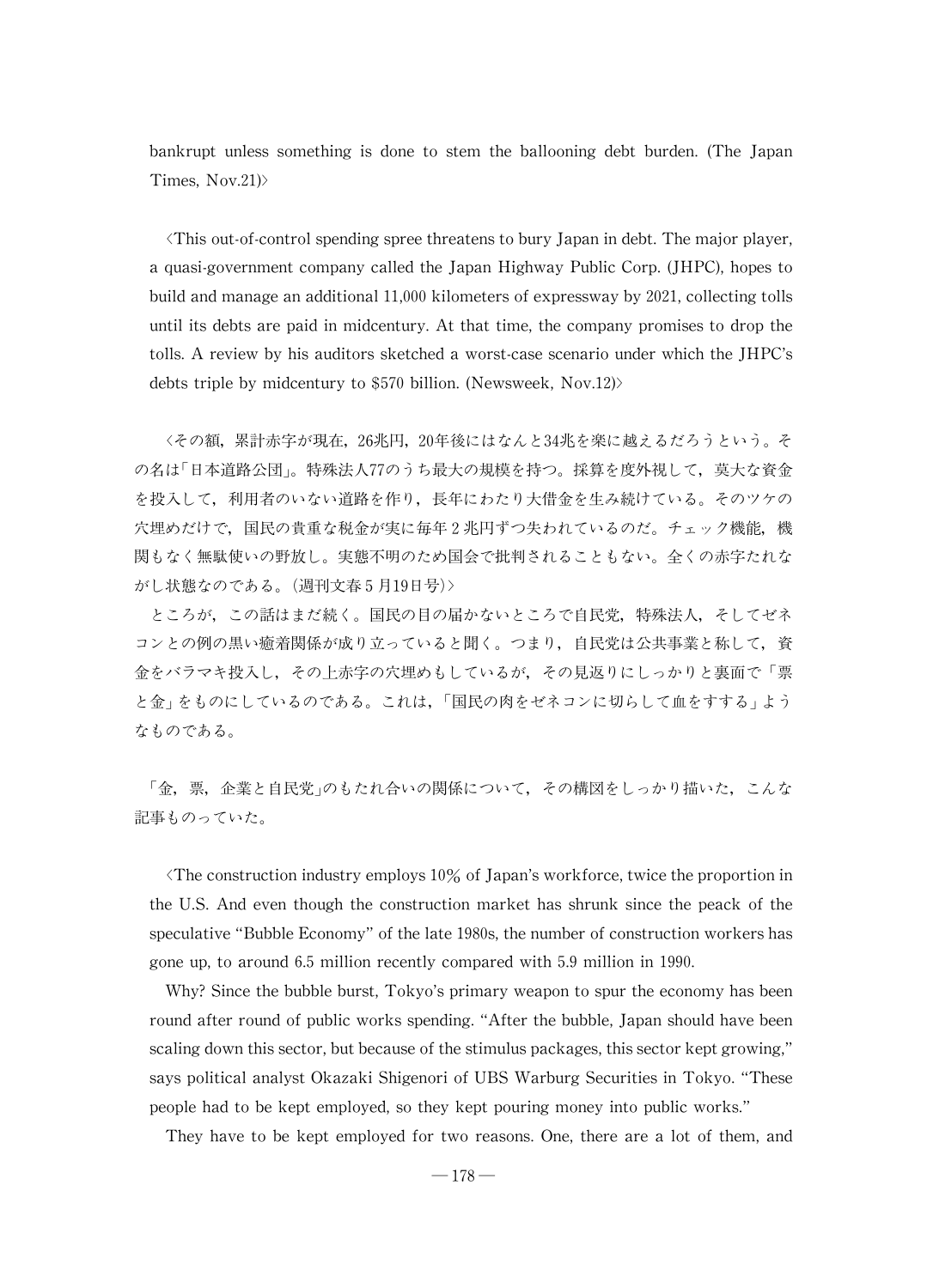Japan has a skimpy social safety net for the jobless. Two, the construction lies at the center of the LDP's political power base. "We have to depend on the power of politicians to win contracts for public works projects,"an executive of the Japan Federation of Construction recently told the Japan Times. "So we have supported [LDP members'] election campaigns."

The support comes in the form of funds, manpower during campaigns, and block votes on election day. And they, not blue-chip car or electronics compaines, are the ones with a presence in every town and city in Japan. The situation is similar across the entire range of industries made up of domestically-oriented businesses — agriculture, small manufactures, distribution, retail and, most problematically, the financial system. They give support to the LDP, and the LDP reciprocates with, if not public works, protective regulation. (Asiaweek, Mar.  $16$ )

# 世界に走った宮沢発言

そんなザルで水をくむ、ばらまき予算分配の実情,構図を背景にして、政府,日銀は,「景気 は上向き傾向」と一時、発表していたがそれもつかの間、いつしか沈黙し、その声は立ち消え た。しばらくして、宮沢財務大臣はついに政策の行き詰まりに音をあげて、例の「日本破産」 発言を吐露するに至った。政府は、表向き、これ以上打つ手なしというものの「それは政策の 手遅れ、無策の結果の失速宣言だ」、と各紙は論評する。

씗Setting sun is morelikeit.Thestock markets plummeted last week to depths Japan hasn't seen since 1984. By the end of this month, total government public debt will top \$5.5 trillion, a head-spinning 130% of GDP. (America's \$3.4 trillion in federal public debt is 35% of GDP.)"Japan's public finances are very near collapsing."Finance Minister Kiichi Miyazawa said in uncharacteristically blunt remarks on March 8. (Time, March  $26$ )

この宮沢発言は大きな反響を呼び,広く世界のメディアに取り上げられた。

씗Finance Minister Kiichi Miyazawa had acknowledged the seriousness of Japan's plight with his startling Mar.8 comment that Japanese finances were "on the verge of catastrophe." One Japan-watcher, David L. Asher of the American Enterprise Institute in Washington, figures Miyazawa was being candid because he realized the current LDP leadership has reached the end of the line. (Business Week, Mar. 26) $>$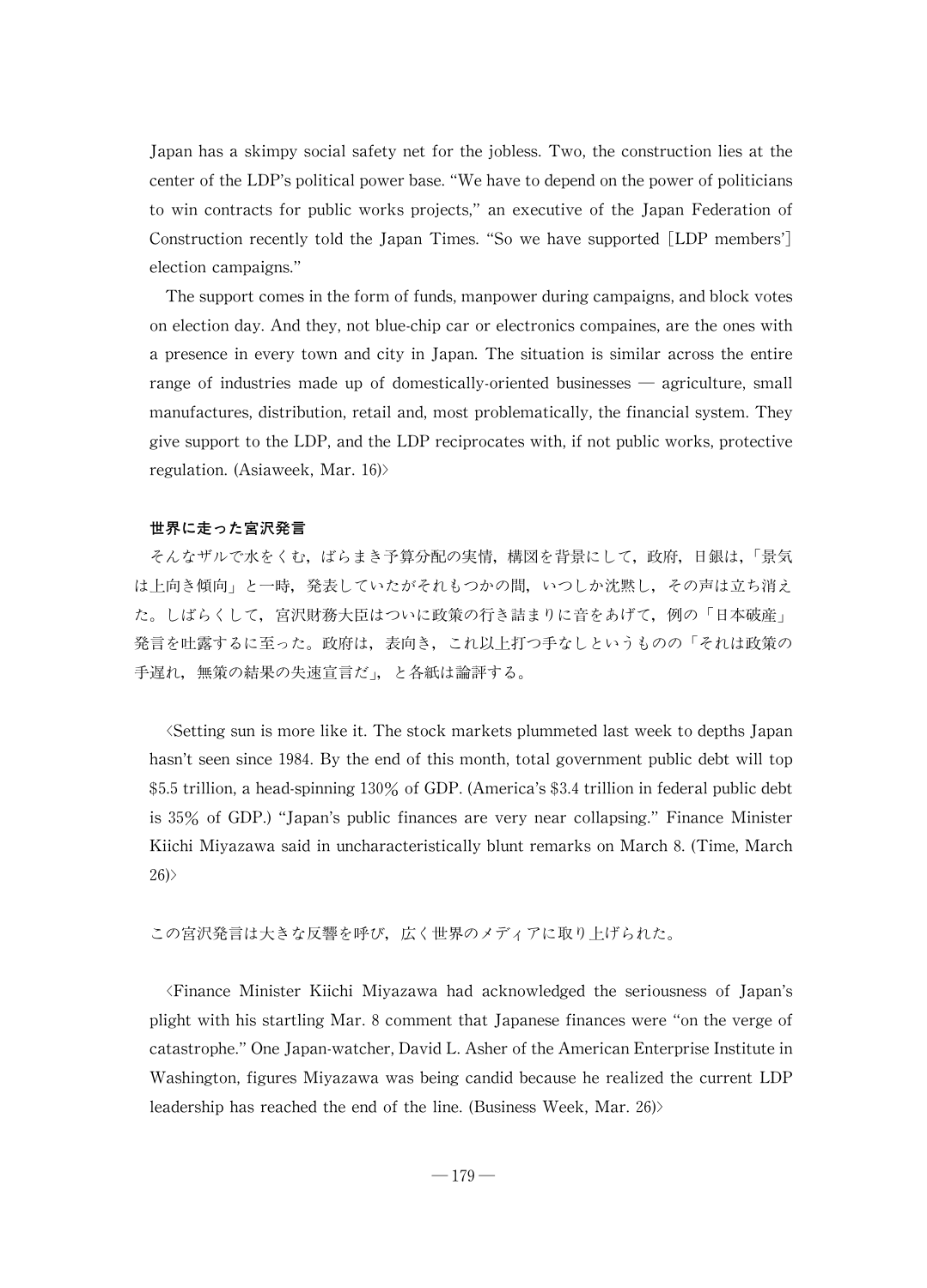ウォールストリート・ジャーナル紙は13日付の社説で、宮沢発言は「財政支出拡大によって 経済を成長させようという自民党の試みが失敗し続けていることへの挫折感のあらわれ」と指 摘,政府の歳出はカットすべきだと主張する。

アジアウィーク誌(Mar.16)は宮沢発言が出るまでの流れと根拠,つまり,日本の金融政策 とその現状について次のように分析している。

 $\forall$ It's all coming to a head. The nascent recovery triggered by the public spending and the govenment's \$70 billion infusion to prop up shaky banks in 1998 has now fizzled out. "No matter what I say, the economy is in critical recession," Finance Minister Miyazawa Kiichi told parliament this week, departing from Tokyo's usual insistence that recovery is around the corner. GDP shrank 0.6% in the July-to-September quarter, and is not expected to have rebounded much  $-$  if at all  $-$  in the fourth quarter. The jobless rate of 4.9% is the highest since the end of World War II and expected to rise. Scared consumers are refusing to spend.The Nikkei stock average this week fell to its lowest levels since July 1985. The Bank of Japan has cut short-term rates to 0.15%. In return, the government has promised to do more to clean up the shattered banking system and is drawing up yet more emergency measures. But the markets remain dubious. (Asiaweek, Mar.  $16$ )>

씗The present crisis, with Prime Minister Yoshiro Mori coming under increasing pressure to resign, is but a continuation of a decade-long crisis. Cleaning up the mess created by the bursting of the asset-inflated bubble economy of the early 1990s would have been difficult enough, but the lack of political leadership has exacerbated it. Businesses that should have been restructured or closed down, have been kept going, insolvent banks have been encouraged to keep lending to them, even as the banks' non-performing loans ballooned; and the government has kept the whole show going with massive fiscal injections that have left Japan with public debt amounting to more than 120 percent of GDP.

Even now, with a financial crisis threatening a deep recession, the political instinct is to postpone the day of reckoning.(Straight Times)>

ワシントンポストも9日付で,ニューヨークタイムズは12日付でそれぞれこれに関する記事 を掲載した。

時を一にして,景気対策で混乱中の政府と日本銀行との間で,金融政策をめぐって意見が食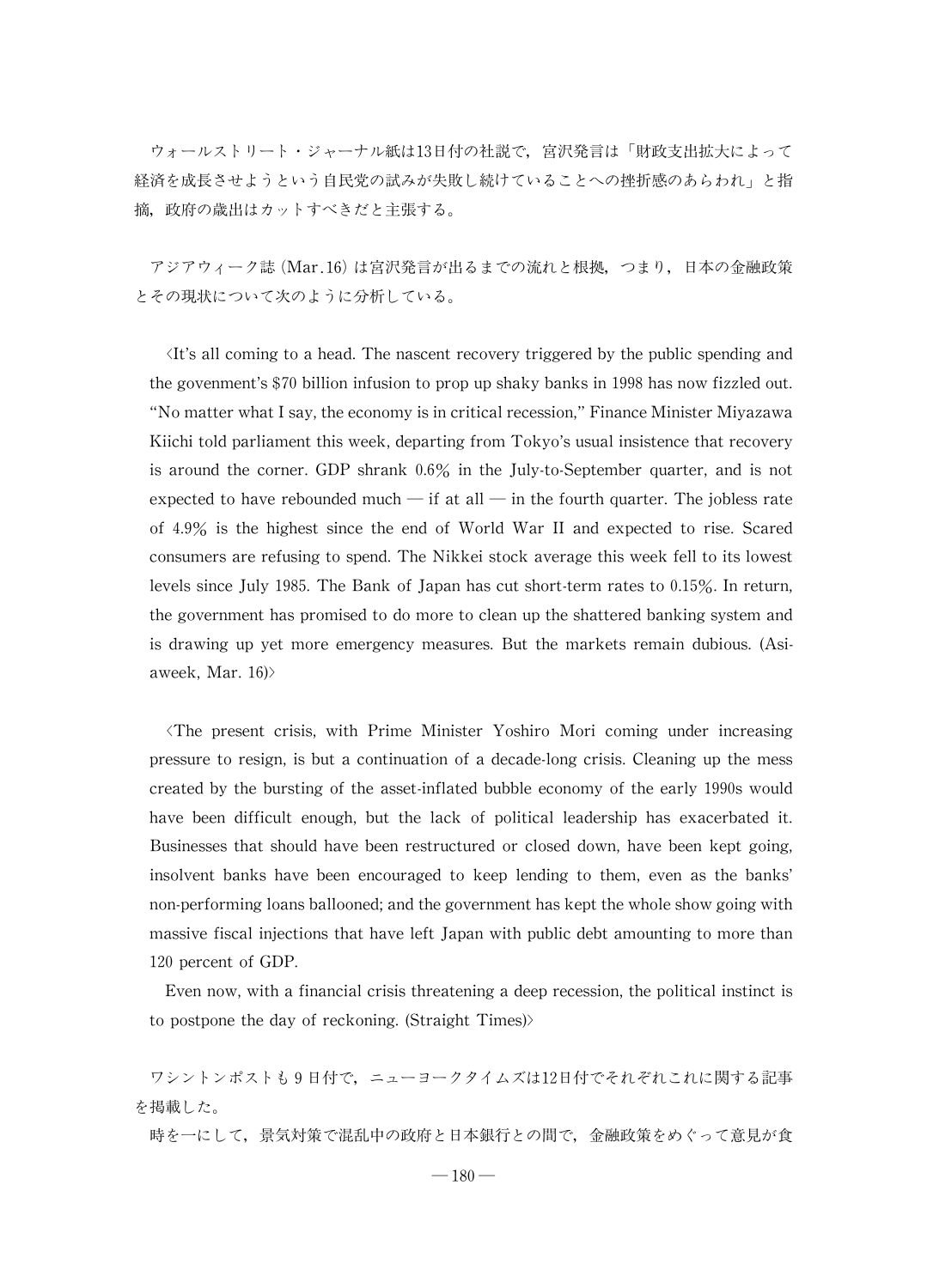い違い、ひと騒動が起こっていた。亀井元政調会長は「日銀の石頭め!」と罵声まで吐いた。 これに対しJapan Timesは社説内で,"Hands off the Bank of Japan"(日銀に口出し無用) と反論,結局,日銀が政府のゴリ押しに屈し,二度目の公定歩合を下げること,その他に同意 した。しかし景気はなお思わしくなし。

 $\Diamond$ The question is whether politicians are taking, or trying to take, the initiative in the right way. Picking a fight with the central bank is not the right way to demonstrate their clout. If they thought theywere doing the right thing in this latest episode, they were wrong. A specific interest-rate issue is best left to the central bank, which knows best how to deal with such things, although the government and political parties are free to express their views. (The Japan Times, Aug.  $15$ )

씗Politicians urge the central bank to expand the quantity of money in circulation. What they mean is that it should, in effect, print money, for that is what the suggestion for the bank to underwrite government bonds or make so-called "unsterilized" interventions in the currency market, amounts to. The central bank has hitherto refused to adopt such policies, but recent statements indicate it may be softening its stance. (Straight Times)>

3月14日,日本の経済動向に照らして米国格付け会社が、遂に「日本の銀行19社を格下げす るかも」と語った。

 $\Diamond$ The bad news is impossible to conceal. The Fitch Inc. rating service, for example, on Mar. 14 said it may downgrade 19 Japanese banks. Rumors swirled that several were near insolvency. (Business Week, Mar.  $16$ )

また,米国の有力格付け会社スタンダード・アンド・プアーズの格付け委員会の議論は首相 の指導力や連立政権の行方にも及んだ。数時間にわたった協議のの結論は「日本の長期国債を最 上ランクから格下げする」。これは、正に世界から日本への評価,信用度は地に落ちた証しと言 えよう。

### 数々の不祥事と森政権退陣へ

貧すれば鈍する,とはこの事だろうか。特に経済,外交政策では八方ふさがりの行き詰まり に乗って,ジリ貧の低支持率になお拍車をかけたものは相次ぐ失言,失策,不祥事,スキャン ダル事件だった。これら諸事への対処に追われて政治機能はますます停滞し,前途不明の闇の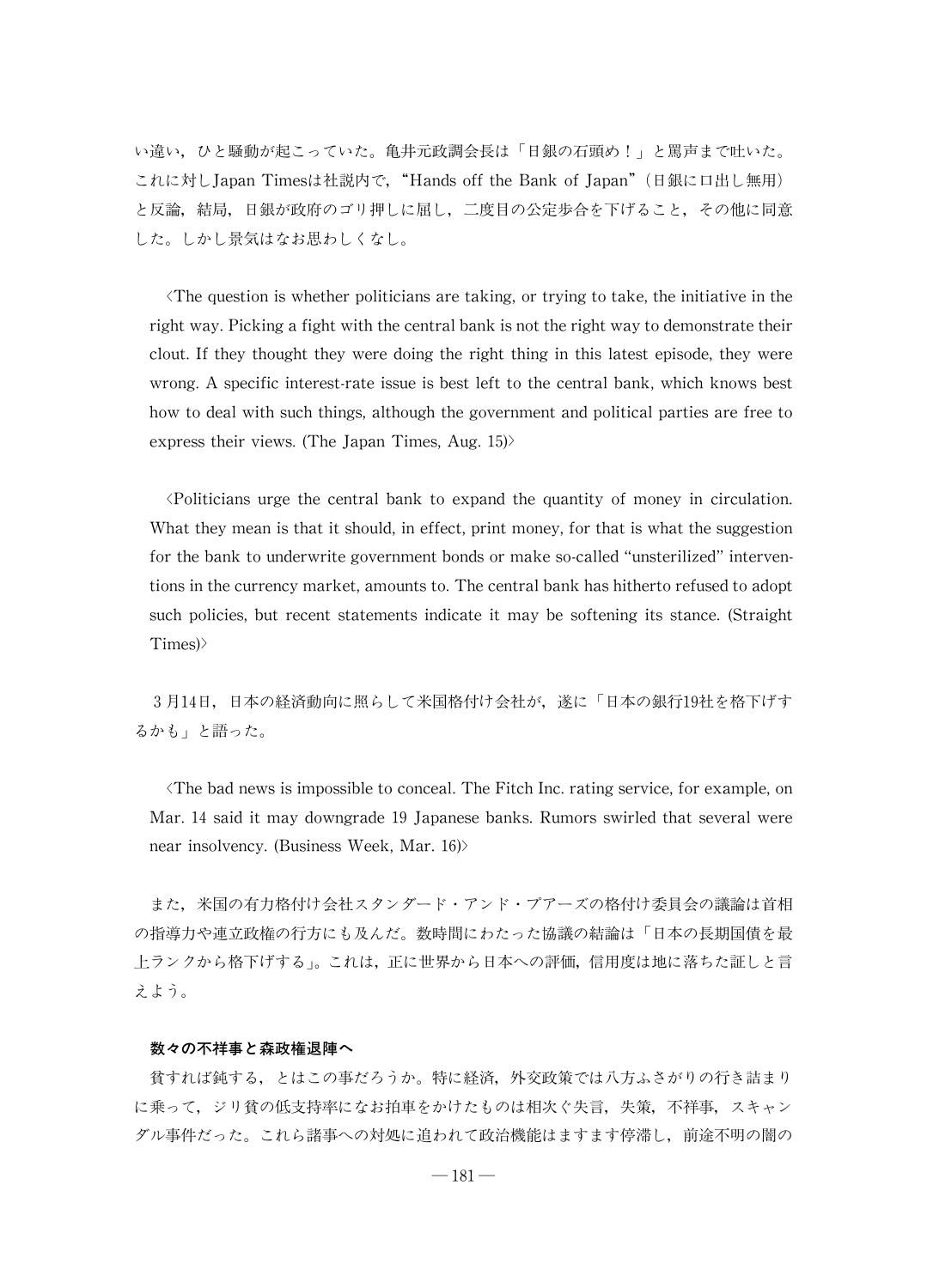It was a big mistake. Mori, a hulking ex-rugby player who shows evidence of having spent too much time at the bottom of scrums, has been a disaster since taking center stage. He has committed blunder after blunder, starting with his inability to perform the proper deep bow at Obuchi's funeral.Later Mori spoke favorablyofJapan as a "divine nation,"an unappreciated and embarrassing nod to the nation's militaristic past. And then there are those envelopes stuffed with 10,000-yen notes that keep turning up — or going missing. At the Ministry of Foreign Affairs, for example, the travel office is \$5 million short. Scandals have forced three of Mori's cabinet members to quit. Adding to the aura of sordidness, magazines have been publishing photographs of the Prime Minister drinking with suspected members of organized crime syndicates. (Time, Mar. 5)>

씗The premier's public support is down in the single digits due to his numerous verbal gaffes, his sluggish response to the accidental sinking of a Japanese fishing vessel by a U.S. submarine, an unending stream of government scandals, and the recalcitrant economy. (Asiaweek, Mar. 16)>

씗After Mr.Mori's careless remark on the secret negotiations with North Korea over the alleged abduction of Japanese civilians by North Korean agents hit the headlines, public discontent seemed to near a boiling point. The prime minister further disenchanted the people by his seemingly cavalier attitude toward the resignation of Chief Cabinet SecretaryHidenao Nakagawa over an extramaritalaffair linked to an antidrug investigation. (The Japan Times, Nov. 21)>

中でも森首相にとって絶体絶命,命取りとなった最大の不祥事件は、2月10日の「米潜水艦 による、えひめ丸沈没事件」であろう。

씗Mori's most damaging bungle occurred Feb. 10 when he blithely continued his Saturday round of golf after being informed that nine people, including four teenage on the links, is overstaying his welcome students, had been lost when an American submarine collided with a Japanese fishing boat off the coast of Hawaii. He still isn't repentant. "How can you consider it a situation requiring crisis management?" he says. "It was an accident. I feel I properly demonstrated the required leadership."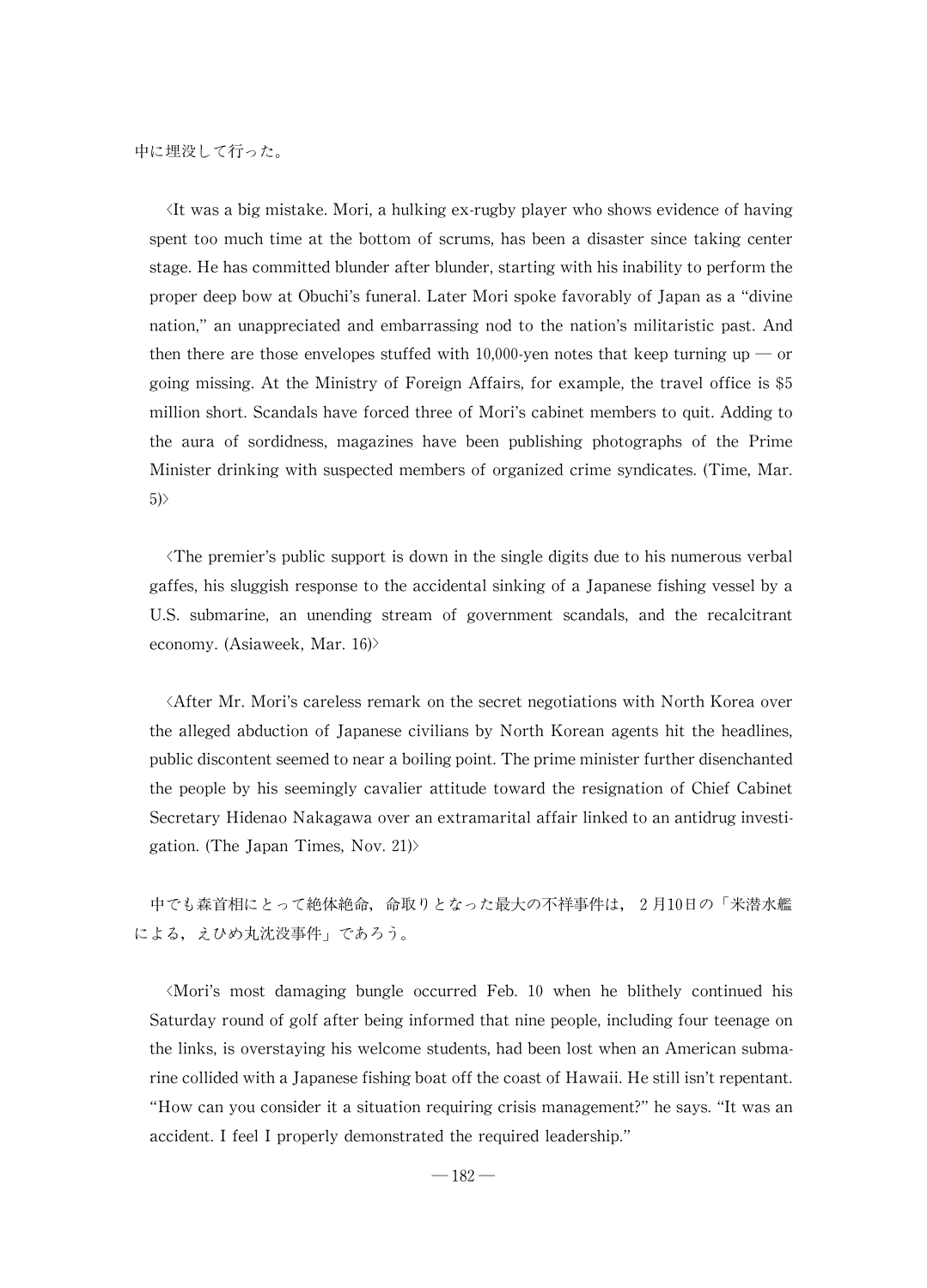Nearly everyone else in Japan, including members of Mori's party, disagrees. An Asahi Shimbun poll shows his approval rating has plunged to a rock-bottom  $9\%$ . (Time, Mar. 5)>

当件が発生した時もゴルフを楽しんでいた首相の行動をニューヨークタイムズ紙は次のよう に皮肉っている。

씗Japan Sinking Mori

Does Japan's Prime Minister Yoshiro Mori have that sinking feeling? Upon hearing that a U.S. sub had just sunk a boatful of his countrymen, he finished his round of golf before heading to the office to deal with the crisis."Politics is too important to be left to Mori,"trumpeted the Tokyo newspaper Asahi,echoing sentiments nationwide.It got worse: "The ship called Japan is in peril of foundering with Captain Mori at the helm," the newspaper went on. To be sure, the accident wasn't his fault. But couldn't Mori at least have handled the spin a bit better than by asking reporters whether they expected him to carry a TV set to the golf course to stay in touch?" His leadership may be about to take its final plunge. He'll probably stay in power for a few weeks until the Diet approves this year's budget. But after that, it's likely to be back to the greens for the "absent" prime minister. (New York Times)>

このゴルフ事件にからんで失笑発言をもうひとつ。非常時の国会答弁で,「ゴルフもスポー ツ,賭けてこそヤル気が出るもの씕。それも,他人のゴルフ会員権のまた借りで楽しんだという が,実は自分の所有のものとわかり,脱税騒ぎまで起こしている。

上記以外の森首相自身に直接拘わることではないが,自民党政治の汚点として,何ともあさ ましく許しがたく,特記すべきはKSD(中小企業者福祉事業団)事件である。政治を利権の巣 とし、不況の渦中にあえぐ中小企業者から集められた巨額の資金を食い物にした例の「密室政 治」5人組のひとりによる極悪汚職だ。国会証人喚問では平然と無実を主張し、そして堂々と 刑場へつながれて消えた姿はア然とさせるドラマを見る思い。「票と金と名誉」におぼれた自民 党議員のあの末路は怒りと共にむなしく心に強く残って止まない事件だった。

씗Localmedia accuseMurakamiofreceiving largesumsfrom KSD since1996,whenhe spoke in parliament in favor of the foundation's plans to build a technical school. The \$150 million project was approved and the school is due to open in April. Some months after his speech,a KSD affiliate began paying what became \$180,000 over two years in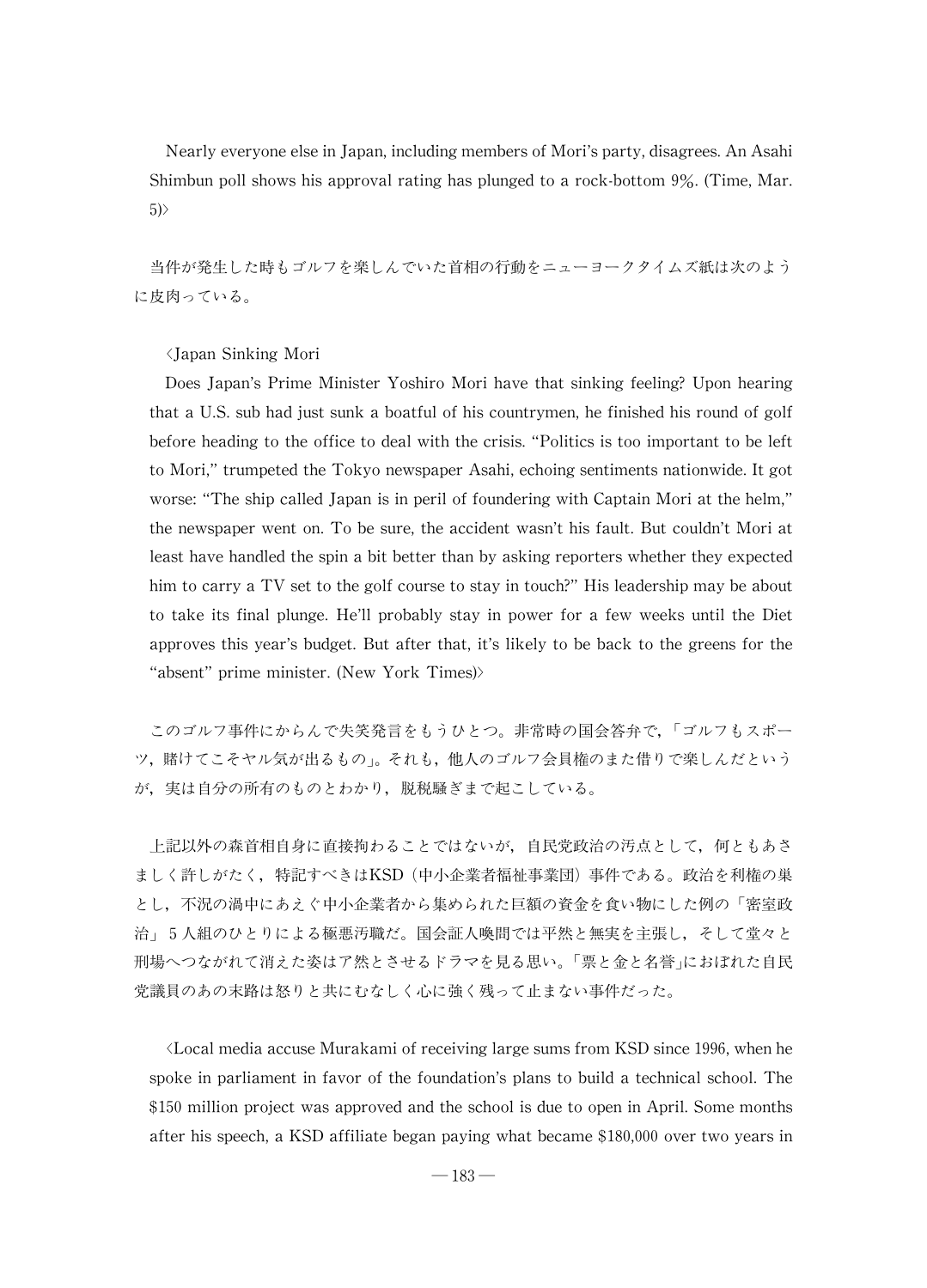rent for a campaign office for Murakami. Later, he allegedly received \$425,000 in cash. Murakami acknowledges accepting KSD contributions, but insists he committed no offense.He told parliament:"I plan to prove my innocence in the legal process."

That was the simple side of the case.How's this to make sure your man becomes a bigshot?" To get high up on the LDP's list of candidates for a proportional representation constituency  $-$  thus assuring entry into paliament  $-$  a politician must show that he or she can win endorsements from party members.

Political analyst Morita Minoru says the Murakami affair is unusual in that KSD is a semi-public body. Otherwise, it is a typical example of the way political donations are open to abuse. "Companies are in cozy alliances with politicians on a daily basis, offering funds through a wide range of channels," he says. "In return, they expect politicians to work in their interest." (Asiaweek, Mar. 16)>

この首相,「国民の政治離れ」という言葉を耳にするや,「政治に無関心の方は眠っていれば いい(投票をしなくてよい)」と返答したそうな。これがわが一国一城の主の知能程度なのか。 「森は失言癖があり,知的に凡庸,数々のスキャンダル,闇(やみ)世界とのうわさもあるとい われる씕(ワシントン・ポスト紙)。

「外務省機密費事件」とも考え合わせると,やはり長期単独政権45年のたるんで腐り切った腐 敗物の噴出と形容できるだろう。政治改革の前に政治屋改革の断行を願いたいものである。

 $\langle$ The Japanese government faces a Sisyphean task in reforming the way politicians to about their business. Despite years of pledges and plans to eradicate the practice of money for favors the intended reforms do not seem to be taking root. (The Japan Times, Jan.  $11$ 

### 怪奇,永田町のドラマ

さて,幾山川,山河を耐えて忍んできた森丸も難破寸前の死に体だ。当然にして退陣の日取 りや次期候補選びの声も日毎に高まって行くものの,ここにまた新たな怪奇,珍現象が起こっ たのである。新総裁,総理のなり手も,適任者のひとりもいないし,出て来ないのだ。これま ではあさましいまでのどん欲な権力,名誉欲から猿芝居の政権たらい回しが繰り返されてきた のに––なぜ? お陰さまで森内閣の不安定の安定がその空白時をかろうじて埋めるというま たも永田町の異常な醜態を露呈する結果となった。「あとは野となれ山となれ」,難問山積する もダンマリの永田町,水面下では派閥間のかけひき,私利私欲の暗闘が再度,料亭密室で乱舞 していたが別面,海外メディアの日本報道はますます元気,花盛りだ。「総理のなり手なし。そ の理由は––––
」。と報ずるのはアジアウィーク (Mar. 16)。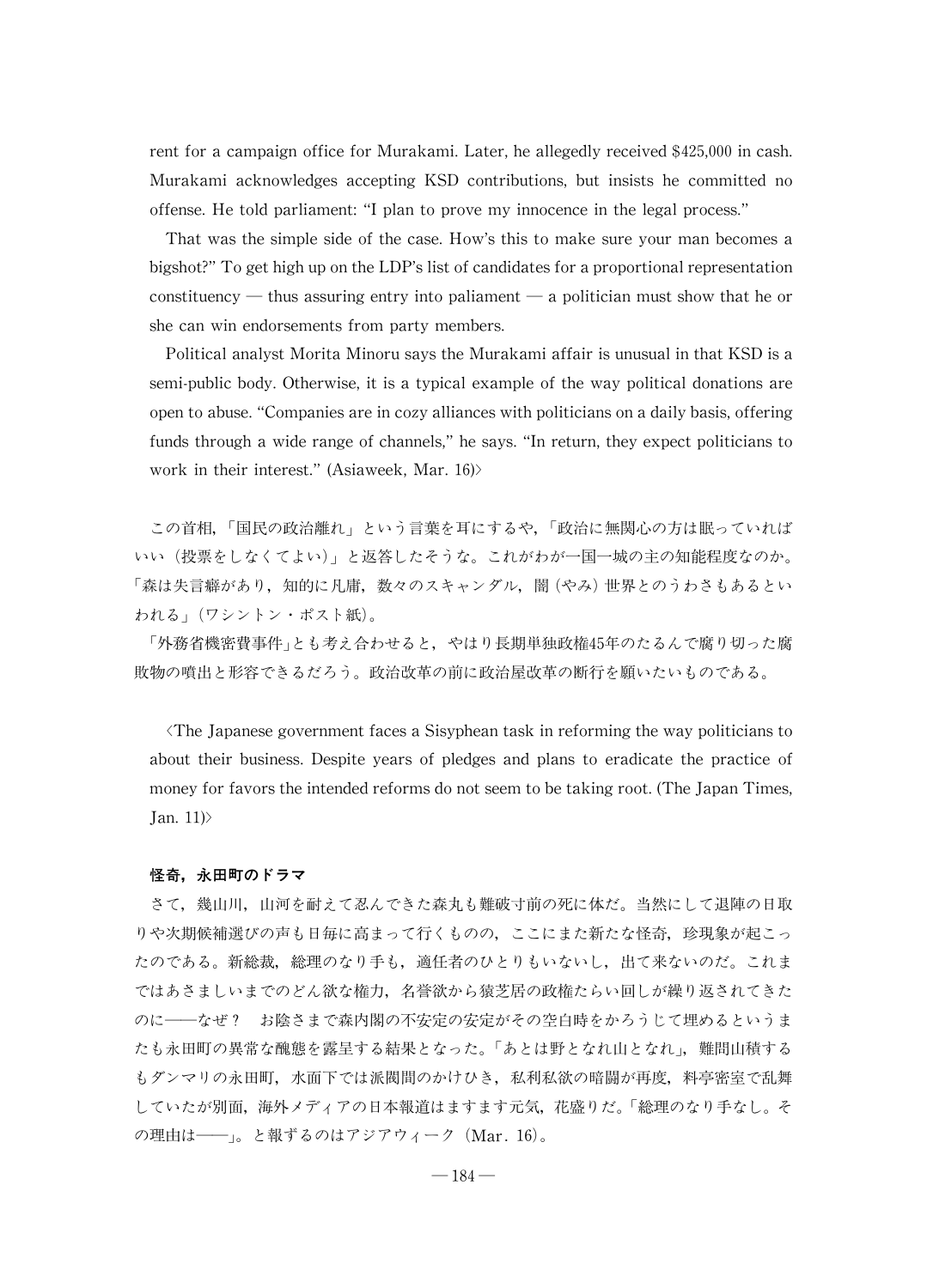씗No one seems eager to take over Mori's job given the drubbing the ruling coalition faces in the July polls. Worse, no one has the obvious ability and stature needed to rally support and get Japan moving forward on.

Sure, the party wants Mori out because he is such an embarrassment. But there is an election for the Upper House of the Diet scheduled for July 29. If the LDP bombs out as expected, a LDP Prime Minister, who also heads the party, would have to resign to take responsibility. This means whoever succeeds Mori will probably serve as Prime Minister for a very short time, basically a cameo role. Who wants to come on stage just as the wooden clappers are about to sound, ending this play and sending the audience home?

 $\forall$ But even if Mori is somehow bundled off stage, there is still a problem with the last act. Who would succeed him? The LDP sorely lacks a powerful shogun like the late NoburuTakeshitawhonot onlyservedasPrimeMinisterbutwasamasterat"misshitsu seiji," the behind-the-screen politics of grooming new leaders and smoothing over intraparty squabbles.

Mori will somehow, some way — be depossed. And a successor will be selected. But as usual the work will have been done in private, at expensive restaurants  $-$  behind those decorative screens. Says Kenji Gato, a senior political reporter in Tokyo: "When the curtain is raised on the LDP meeting, the play ends." That's not Kabuki we're talking about, but Japanese politics. (Time, March  $5$ )>

かくして政界も紆余曲折を経て,ようやくにして4派閥より各1名が新総裁選に正式に立候 補することになった。この4月25日の決戦日に至るまでの混乱ぶりもReutersは次の様に伝え ている。

### 씗Confusion reigns

By Elaine Lies

Under severe pressure on all sides, Mori agreed to bring forward the party election from September. But confusion reigns over when he will exit the stage, who might take his place and, even, when the actual election might be.

Adding to the confusion was a statement from a senior LDP figure, Makoto Koga, that there could be two votes, one in April and the second in September as originally set.

Japan has seen a revolving-door succession of prime ministers, will few lasting more than a year, adding to the sense of a nation adrift politically and economically. (Reuters)>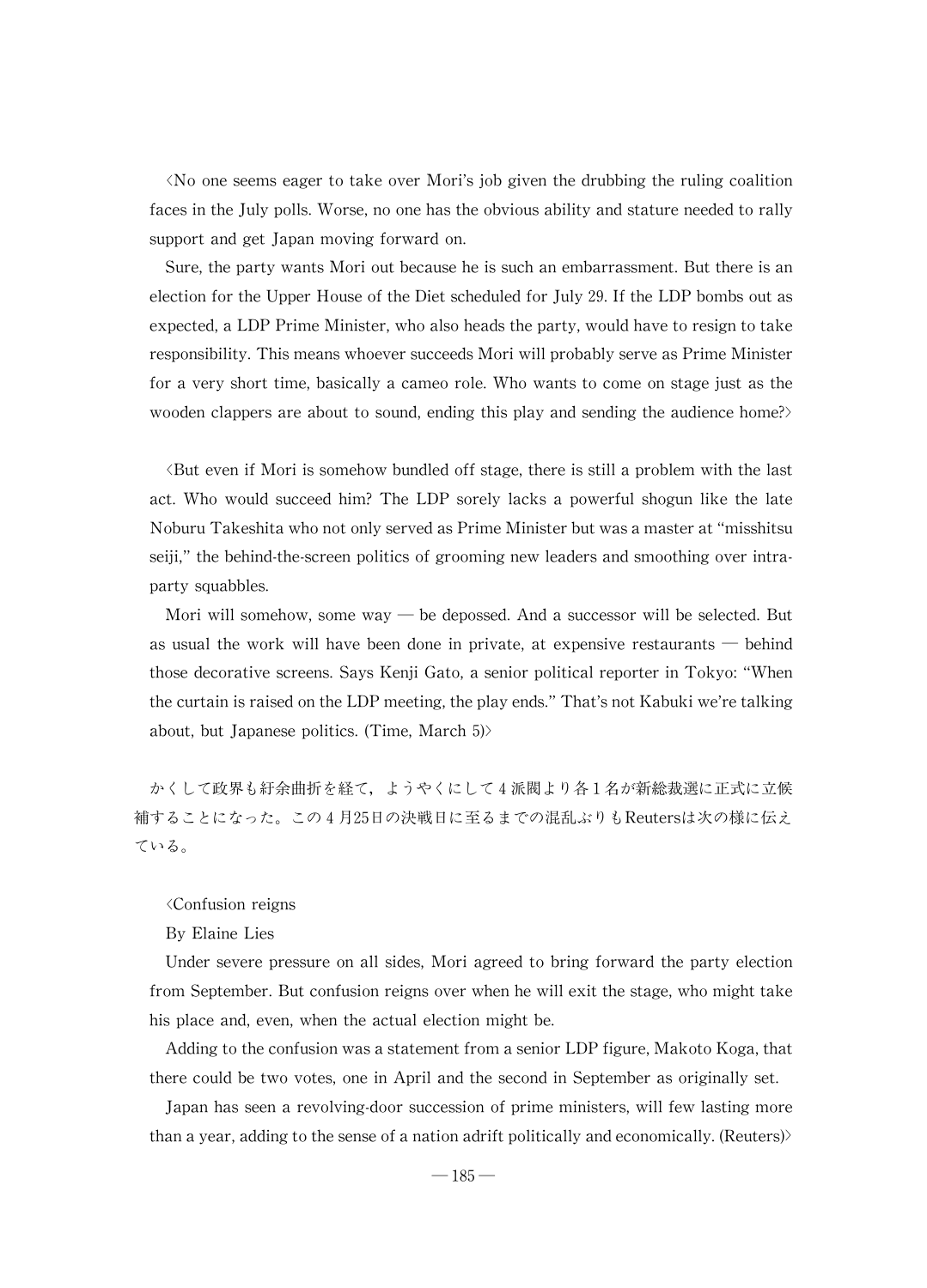ポスト森の新総裁の予想と人物評については「エコノミスト」が「揺れる日本政局」として 特集(3月17日, 3月27日)し,カバーストーリーのタイトルは,「ジャパニーズ・ロング・グ ットバイ씕。それはかなりの毒舌調で書いている。

## どうなっているのか? 不思議日本

さて、ここで、世界のマスメディアは、「混迷する日本の今」をズバリ、どのようなイメー ジ,印象で捕えているか,あらためてそれぞれ各社の記事を紹介してみよう。

1 まず始めにエコノミスト紙は–––。

씗Why Japan's Mori must go

It is a country that once felt great and proud, and now feels rather glum and secondrate. It is a country that has suffered a decade of economic stagnation, that in the past fewyearshaszig-zaggedinandoutofrecession,andinwhichunemploymenthasclimbed to worrying levels, having for decades been virtually unknown. It is a country that faces the prospect of political change on its doorstep if the two Koreas continue their thaw, and political challenge in its region if China continues its growth. But it is also a country whose banks and life insurance companies, repositories of much of the nation's savings, look either weak or plain insolvent. That, in turn, makes it a place that could be knocked flat on its back if there were to be some sort of worldwide economic downturn, particularyly one originating in the United States, the biggest single market for the country's exports.

The country is, of course, Japan. To any political analyst with a sense of history, the circumstances just outlined should make Japan look a perfect candidate for some sort of extreme political change. Yet few seem to take such a prospect seriously, particularly inside Japan itself.(Economist)>

# ② ロサンゼルスタイムズ紙は–––。

If the casual visitor still sees Tokyo as the very image of international prosperity well-heeled crowds; gleaming skyscrapers; French haute cuisine and American fast-food Meccas; Gucci bags; Europe's best orchestras packing concert halls; Mercedes and BMWs alongside Toyotas  $-$  forget it. It is the stored-up light a long-fading star.

How did Japan, star of the last century's unprecedented "economic miracle," get into this fix? What can be done about the political malaise of boss rule and factionalism that lies at the root of it all? When will a younger generation take over  $\sim$  or will it ever?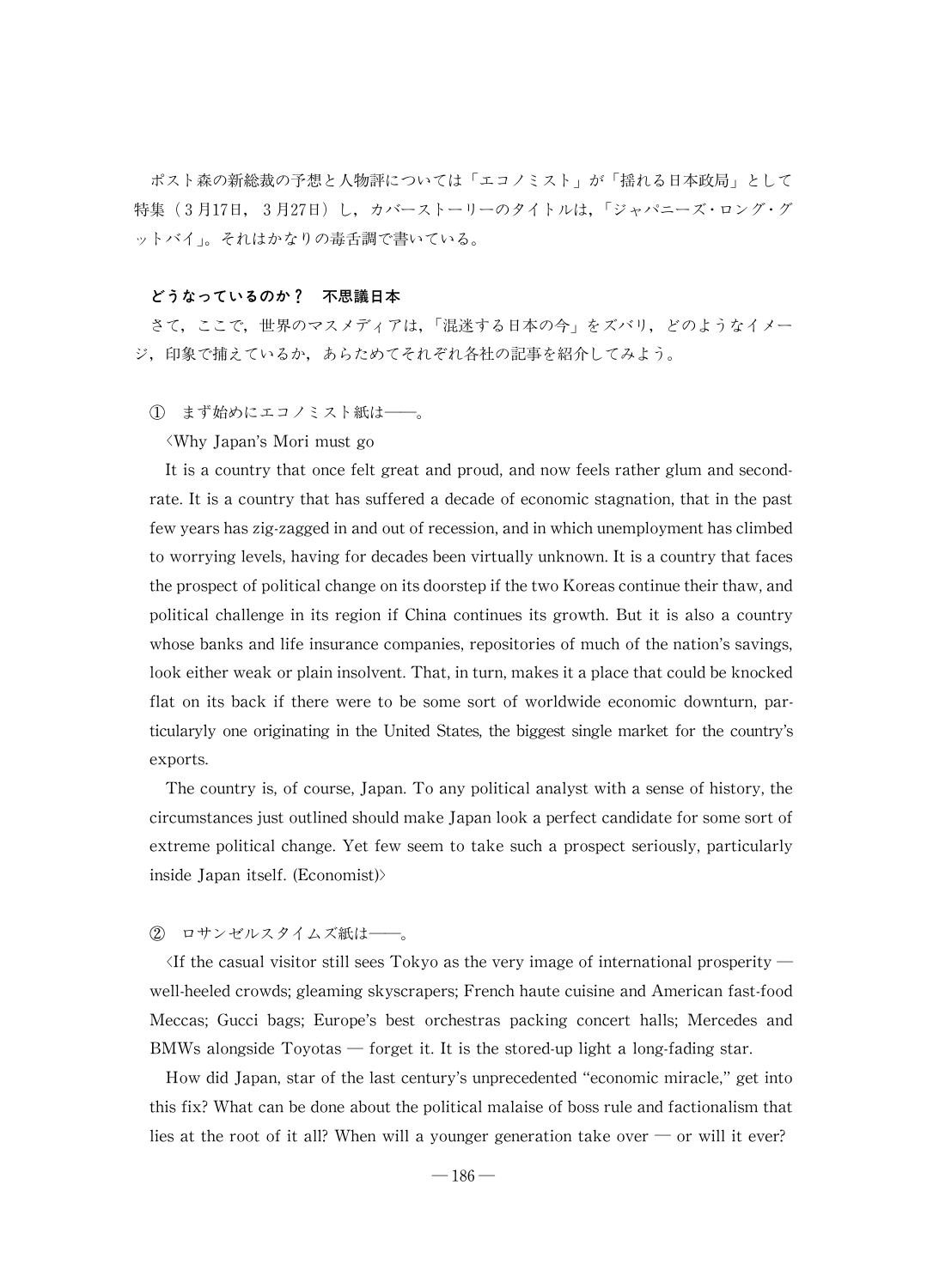(Frank Gibney, president of the Pacific Basin Institute at Pomona College and professor of politics.)>

3 「ただ今,総理大臣募集中」と始め、「首相になり手がいない日本の政治,その仕組みは どうも理解出来ない。訳の分からない歌舞伎劇を見るようだ」だと痛烈に書いているのはアジ アウィーク誌。

씗WANTED:ONE PRIME MINISTER There are no heroes in this (im)moralityplay as Mori prepares to exit, but no one seems to want his job

By Barry Hillenbrand

Pay attention now. This may be a little hard to follow. It might even sound like one of those confusing Kabuki plays  $-$  full of riddles, contradictions and vainglorious people doing despicable things behind decorative screens. But it's all about Japanese politics, which is arguably more important than Kabuki. Or maybe it's another form of Kabuki, with the actors in expensive Ginza-tailored gray and black suits instead of ornately stitched kimonos. And in lieu of the requisite, delicately painted hand fan, the preferred politico prop would be an envelope stuffed with cash.

The central role is being played by the Prime Minister of Japan.(Asia Week)>

(4) 米国のサンノゼ・マーキュリー紙は社説内で「だが、モリが辞めたら、次に誰が笑わせ てくれるのだろう。」と書き、世界の目には、彼は、今や、お笑い芸人として扱われている。

씗Western journalists have thus come to regard Japan as a nation where an incomprehensible and bizarre political drama is being played out.

But if Prime Minister Yoshiro Mori bows out, who will take over to keep this farce going? The San Jose Mercury News in the United States raised this question in a recent editorial. Mori has become something of a comic entertainer in the eyes of the world. (Herald Tribune)>

# 新政権いよいよスタート

4月23日,具体策に欠く各候補者の,口舌戦も終り,決戦投票が行なわれた。そして,小泉 氏が圧倒的票数を獲得し,新総裁に選ばれ,このニュースはニューヨークタイムズの第一面に 大きく取り上げられている。

新政権小泉丸は国民の信頼に応えて無事,目的地に着地できるだろうか。それとも,「またし ても」難破船となって無残にもくだけ散るか。ついてはここにズバリ明解,誠に注目すべきこ んな記事を読む。

フォーブス誌のB.フルフォード東京支局長は「日本再生論」について、「答えは簡単,自民党